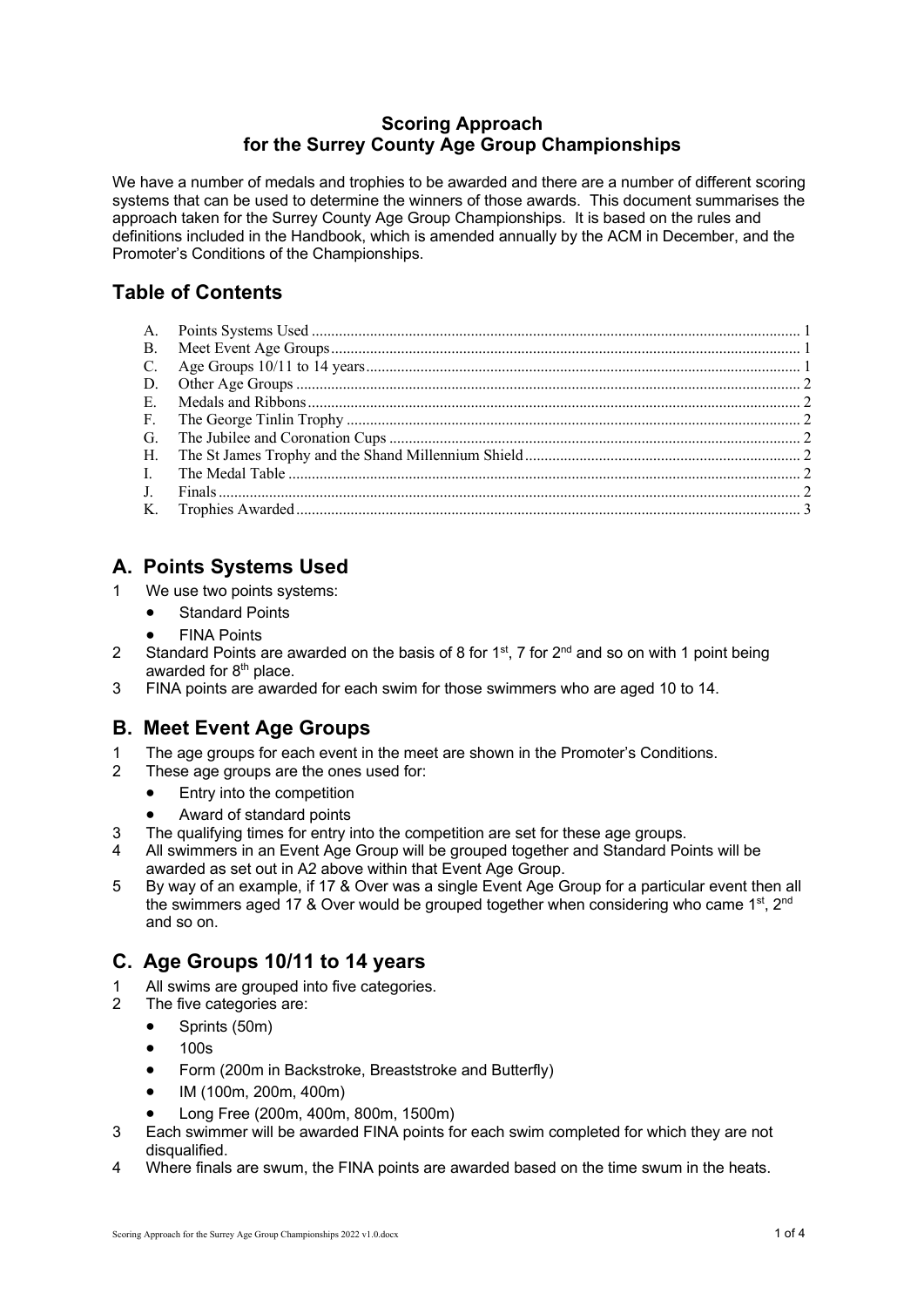5 For each swimmer, the highest score in each category will be added together and the winner in each Age Group from 10/11 to 14 years will be the swimmer with the highest aggregate in their age group.

## **D. Other Age Groups**

1 No aggregate awards are made for age groups above the 14 year old age group.

## **E. Medals and Ribbons**

- 1 The award of medals to all event age groups will be determined using Standard Points for each event. A gold medal will be awarded for 8 points, a silver medal for 7 points and a bronze medal for 6 points.
- 2 Ribbons will also be awarded for each event to swimmers scoring 5 to 1 points in all age groups.

### **F. The George Tinlin Trophy**

- 1 The George Tinlin Trophy is awarded to the team with the highest aggregate of Standard Points awarded to their swimmers in the 16 and under age groups for both individual and Junior relay events.
- 2 The Standard Points are awarded based on the Meet Event Age Groups.
- 3 By way of an example, if the top 16 year old boy came  $4<sup>th</sup>$  in the 16 year old age group of the 400m Freestyle he would earn 5 points towards his team's aggregate for the Tinlin Trophy.

# **G. The Jubilee and Coronation Cups**

- 1 The Jubilee and Coronation Cups are awarded to the first and second placed team with the highest aggregate of Standard Points awarded to their female swimmers for individual events only.
- 2 The Standard Points are awarded based on the Junior, Senior or Open Age groups for each event as set out below:
	- The 400m, 800m and 1500m Freestyle and the 400m IM have only an Open Age group.
	- All other events have a Junior and Senior Age Group.
- 3 By way of example, if the top 14 year old girl came  $3<sup>rd</sup>$  in the 200m Freestyle Junior Age Group (15 & Under) she would earn 6 points towards her team's aggregate for the Jubilee and Coronation Cups. She would also earn 8 points towards her team's aggregate for the Tinlin Trophy.

### **H. The St James Trophy and the Shand Millennium Shield**

- 1 The St James Trophy and the Shand Millennium Shield are awarded to the first and second placed team with the highest aggregate of Standard Points awarded to their male swimmers for individual events only.
- 2 The Standard Points are awarded based on the Junior, Senior or Open Age groups for each event as set out below:
	- The 400m, 800m and 1500m Freestyle and the 400m IM have only an Open Age group.
	- All other events have a Junior and Senior Age Group.
- 3 By way of example, if the top 14 year old boy came 8th in the 400m Freestyle Open Age Group he would earn 1 point towards his team's aggregate for the St James Trophy and the Shand Millennium Shield. He would also earn 8 points towards his team's aggregate for the Tinlin Trophy.

#### **I. The Medal Table**

1 The Medal Table is calculated by aggregating the number of medals awarded for each event based on the Meet Event Age Groups receiving medals which are set out in the Promoter's **Conditions** 

#### **J. Finals**

- 1 There are finals for all 50m and 100m events.
- 2 The finals will be used to determine the award of Trophy points, event Trophies, medals and ribbons.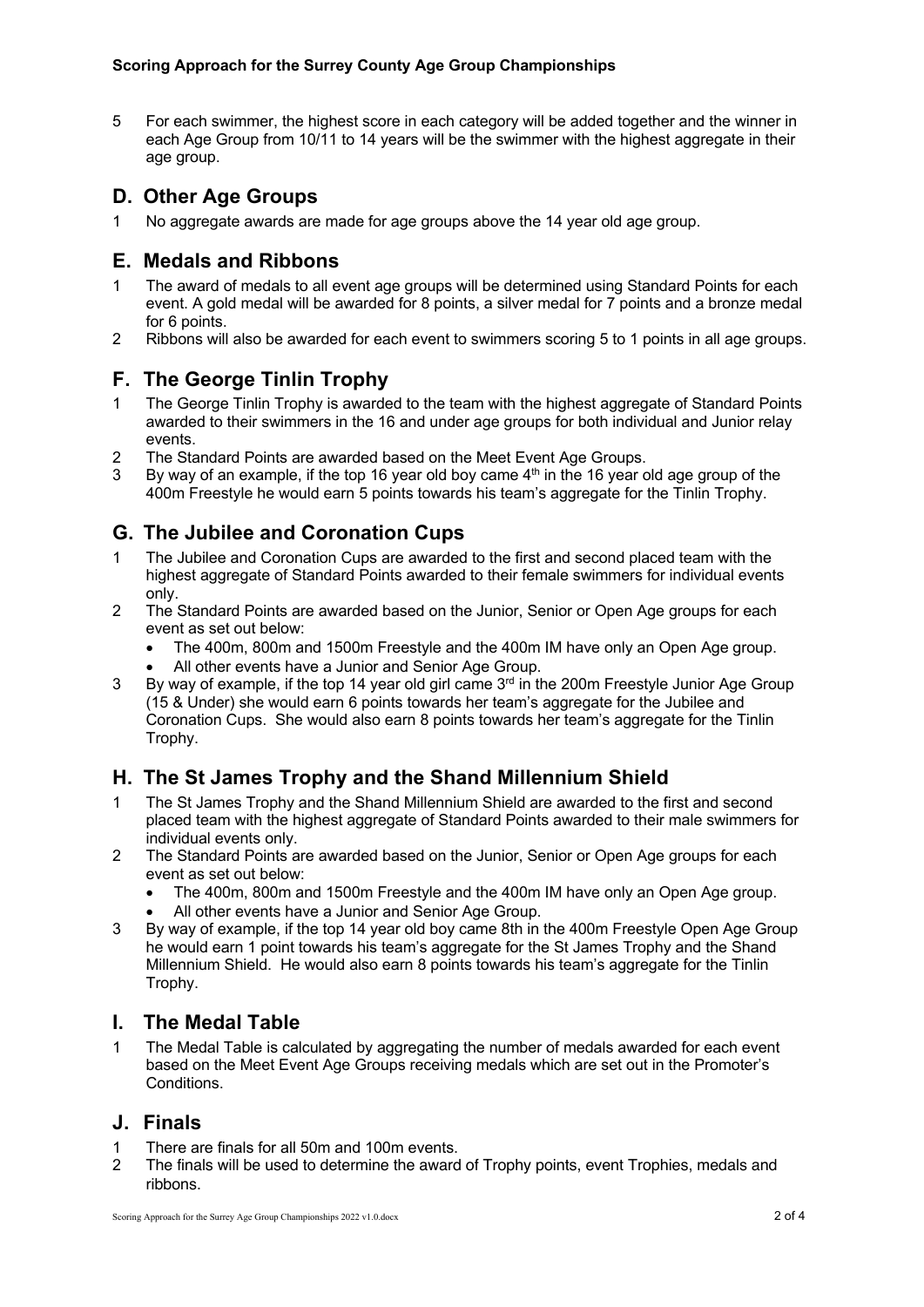#### **K. Trophies Awarded**

Trophies are awarded for each event or group of events as set out in the table below:

Dana Haugli Trophy Junior Girls 400 metres Freestyle The Christin Gosden Cup Junior Girls 100 metres Butterfly The Lucy Kittner Trophy Junior Girls 100 metres Freestyle John Gordon Trophy Junior Boys 200 metres Butterfly Ron Leach Trophy Senior Boys 200 metres Butterfly Swimming Parents Supporters Association Trophy Surrey Ladies Trophy **Surrey Ladies Trophy** Junior Girls 200 metres Freestyle Marlins Trophy Junior Boys 100 metres Butterfly Thurley Cup **Senior Boys 100 metres Butterfly** John Gorden Trophy Junior Girls 200 metres Butterfly Charlotte Maggs Trophy Senior Girls 200 metres Butterfly Wilkinson Trophy **Mens** Freestyle Team Relay Bill Crump Trophy **Example 2** Ladies Medley Team Relay Otter Trophy **Intervellet Contract Contract Contract Contract Contract Contract Contract Contract Contract Contract Contract Contract Contract Contract Contract Contract Contract Contract Contract Contract Contract Contrac** Elsie Annison Trophy Ladies Freestyle Team Relay

#### **Trophy Name Event Description**

Centenary Trophy **Centenary Trophy** Mens & Open Mens 1500 metres Freestyle<br>Centenary Trophy **Centenary Trophy** Ladies & Open Ladies 800 metres Freestyle Ladies & Open Ladies 800 metres Freestyle Haslemere Trophy<br>
Arthur George Batt Trophy<br>
Senior Boys 400 metres Freestyle<br>
Unior Boys 400 metres Freestyle Junior Boys 400 metres Freestyle The Boyden Cup Ladies & Open Ladies 400 metres Individual Medley Doc Kendal Trophy Men's & Open Mens 400 metres Individual Medley The Jim Sanderson Memorial Shield Junior Girls 400 metres Individual Medley The Jim Sanderson Memorial Shield Junior Boys 400 metres Individual Medley Frank Kenard Trophy Ladies & Open Ladies 400 metres Freestyle The Cranleigh Cup **Seniors Girls 100 metres Butterfly** Thomas Olle Trophy Junior Boys 200 metres Breaststroke Wimbledon & Merton Trophy Senior Boys 200 metres Breaststroke G.B. Alberry Trophy Junior Girls 200 metres Backstroke E.J Coward Trophy Senior Girls 200 metres Backstroke T.I Grimes Trophy Senior Girls 100 metres Freestyle Junior Boys 100 metres Backstroke

The Anchor Pools Trophy Senior Boys 100 metres Backstroke E.J Alexander Trophy Junior Girls 100 metres Breaststroke Surrey Ladies Cup Senior Girls 100 metres Breaststroke Kingston Royals Trophy<br>
The Leatherhead Trophy<br>
The Leatherhead Trophy<br>
Senior Boys 200 metres Freestyle Senior Boys 200 metres Freestyle Fairfield Trophy Junior Girls 200 metres Individual Medley Secretary's Trophy Senior Girls 200 metres Individual Medley T.J.E Thompson Trophy Junior Boys 200 metres Individual Medley Secretary's Trophy Senior Boys 200 metres Individual Medley Joan Legg Trophy Junior Girls 100 metres Backstroke L.G Applebee Trophy Senior Girls 100 metres Backstroke Ted Hogg Trophy Junior Boys 100 metres Breaststroke The Surrey Seven Trophy Senior Boys 100 metres Breaststroke Ethel M Rogers Trophy Senior Girls 200 metres Freestyle The Offer Cup Junior Girls 200 metres Breaststroke Worsell Cup **Senior Girls 200 metres Breaststroke** Senior Girls 200 metres Breaststroke Michael Hall Trophy **Michael Hall Trophy** Junior Boys 200 metres Backstroke Woking Trophy Trophy Senior Boys 200 metres Backstroke J.C Lavender Trophy Junior Boys 100 metres Freestyle The Buller Trophy The Buller Trophy Waller Trophy **Valler Trophy** Junior Girls Freestyle Team Relay